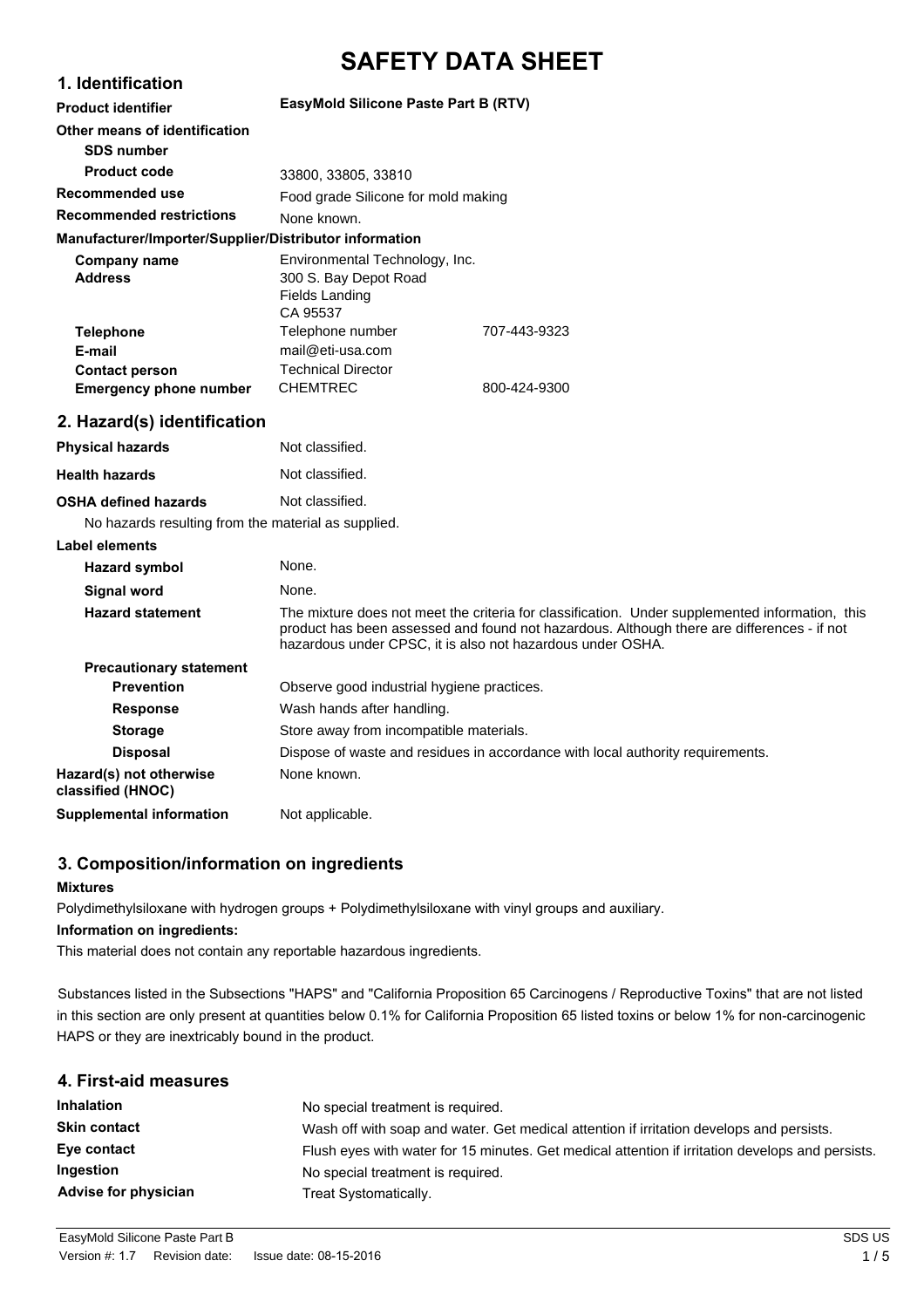# **5. Fire-fighting measures**

#### **Flammable properties: Property:**

| <b>Property:</b> | Value: | Method: |
|------------------|--------|---------|
|                  |        | (ASTM I |
|                  |        |         |
|                  |        |         |
|                  |        |         |
|                  |        |         |

(ASTM D3278, DIN 55680, ISO 3679)

# **Fire and explosion hazards:**

Caution! Under certain conditions this material may generate flammable hydrogen gas. Consider possible formation of explosive mixtures with air, for example in uncleaned containers by moisture. Never use welding or cutting torch on or near any container of this material, even if empty, because an explosion could occur. Spontaneous ignition is possible due to electrostatic discharge. The generation of hydrogen gas is increased under circumstances mentioned in Sect. 10 "Stability and reactivity". Explosion limits for hydrolysis product: 4-75.6% v/v (hydrogen) .

#### **Recommended extinguishing media:**

AFFF alcohol compatible foam. Carbon dioxide. Dry chemical. Water - Use Fine Spray or Fog. Water may be used to cool tanks and structures adjacent to the fire.

#### **Unsuitable extinguishing media:**

Do not use dry powder extinguishers on this material.

**Special exposure hazards arising from the substance or preparation itself, combustion products, resulting gases.** Hazardous decomposition products: carbon dioxide , carbon monoxide , formaldehyde , silicon dioxide and incompletely burnt hydrocarbons .

#### **Fire fighting procedures:**

Full turn-out gear and Self Contained Breathing Apparatus (SCBA) should be worn when fighting large fires.

## **6. Accidental release measures**

| <b>Precautions:</b>          | Secure the area. Obtain appropriate PPE, supplies, and equipment prior to attempting any                                                                                   |
|------------------------------|----------------------------------------------------------------------------------------------------------------------------------------------------------------------------|
| <b>HAZWOPER PPE Level: D</b> | response.                                                                                                                                                                  |
| <b>Containment:</b>          | No special measures required.                                                                                                                                              |
|                              | Spills of material which could reach surface waters must be reported to the United States Coast<br>Guard National Response Center's toll free phone number (800) 424-8802. |

**Methods for cleaning up:** Scoop up large quantities after dusting surfaces with sand or Fuller's earth to prevent sticking. Sweep or scrape up the spilled material and place in an appropriate chemical waste container.

# **7. Handling and storage**

#### **Handling**

#### **Precautions for safe handling:**

Open and handle container with care. Ensure adequate ventilation. Keep container closed when not in use. Keep away from incompatible substances in accordance with section 10. Where possible, inert process equipment and blanket vessels, tanks and containers with nitrogen to reduce the available oxygen level.

#### **Precautions against fire and explosion:**

Do not weld, cut, or grind on empty containers, lanitable vapors may be released during processing or curing. Product can release hydrogen. In partly emptied containers formation of explosive mixtures is possible. Keep away from sources of ignition and do not smoke. Keep away from open flames, heat and sparks. Take precautionary measures against electrostatic charging. **Storage**

#### **Conditions for storage rooms and vessels:**

Store in a dry and sheltered place.

Advice for storage of incompatible materials:

Do not store with: basic substances (e.g. alkalis, ammonia, amines) , oxidizing agents , strong acids .

#### **Further information for storage:**

Protect against moisture. Store in a dry and cool place. Store container in a well ventilated place.

Maximum temperature allowed during storage and transportation: 50 °C (122 °F)

Temperature limit based on safety considerations

# **8. Exposure controls/personal protection**

#### **Engineering controls Ventilation:** Use with adequate ventilation. **Local exhaust:**

No special ventilation required.

**Associate substances with specific control parameters such as limit values**

#### none known

## **Personal protection equipment (PPE)**

**Respiratory protection:** Respiratory protection is not normally required.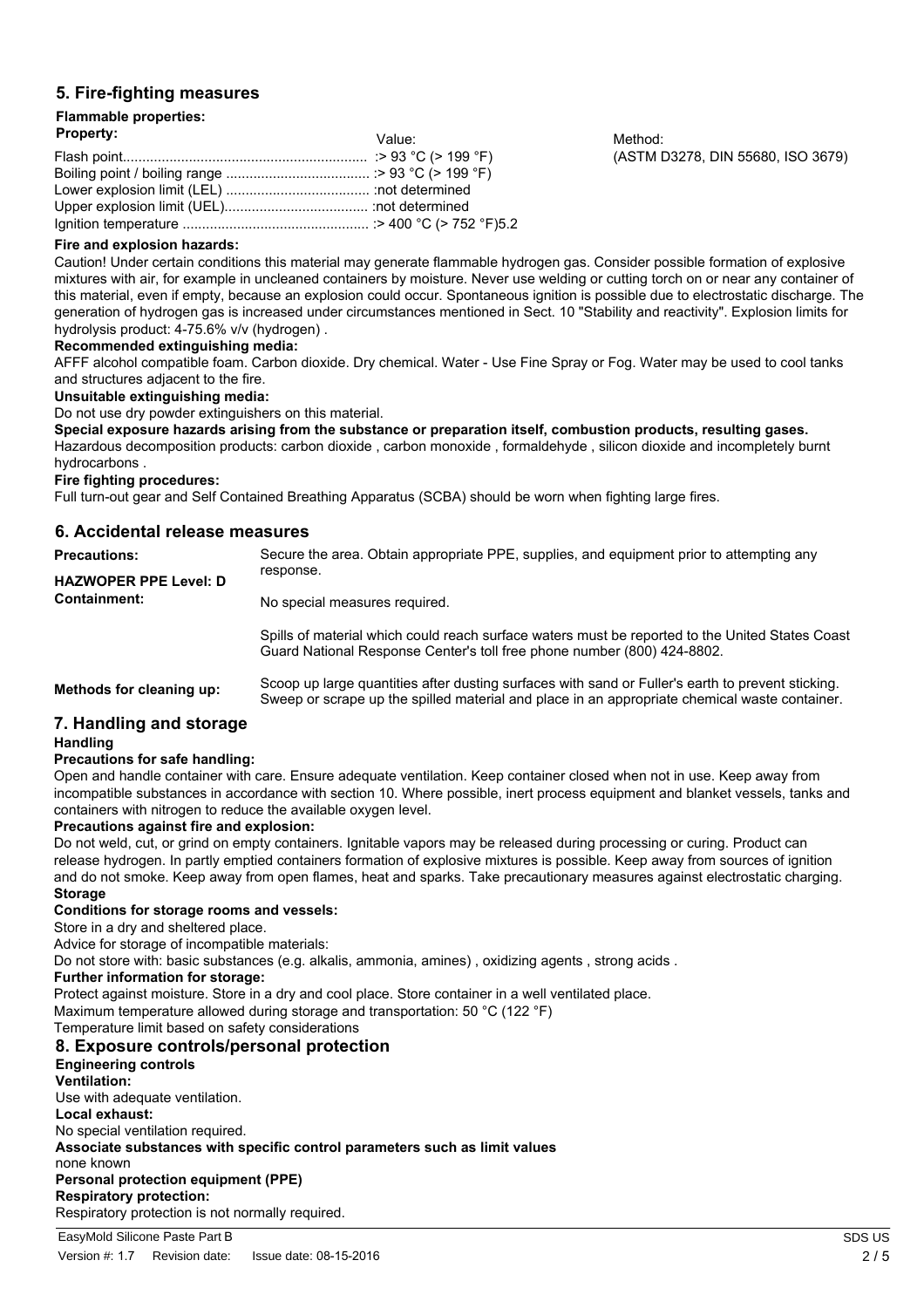### **Hand protection:**

Any liquid-tight rubber or vinyl gloves. **Eye protection:** Safety glasses with side shields or chemical safety goggles. **Other protective clothing or equipment:** Additional protective clothing or equipment is not normally required. Provide eye bath and safety shower. **General hygiene and protection measures:** Follow standard industrial hygiene practices when using this material. When handling do not eat, drink, smoke or apply cosmetics. Wash thoroughly after handling.

# **9. Physical and chemical properties**

# **Appearance**

| <b>Safety parameters</b>   |        |                                   |
|----------------------------|--------|-----------------------------------|
| Property:                  | Value: | Method:                           |
|                            |        |                                   |
|                            |        |                                   |
|                            |        | (ASTM D3278, DIN 55680, ISO 3679) |
|                            |        |                                   |
|                            |        |                                   |
|                            |        |                                   |
|                            |        |                                   |
|                            |        |                                   |
|                            |        |                                   |
|                            |        |                                   |
|                            |        |                                   |
| <b>Further information</b> |        |                                   |
|                            |        |                                   |

Corrosive to Steel or Aluminum ............................. : Not corrosive to steel or aluminum

# **10. Stability and reactivity**

#### **General information:**

Stable under normal conditions of use. In contact with incompatible substances this material may quickly generate a large volume of flammable hydrogen gas.

#### **Conditions to avoid**

moisture . Heat, open flames, and other sources of ignition. Contact with contaminated piping or vessels or with corroded and rusty containers can increase the rate of hydrogen formation. Observe information in section 7.

#### **Materials to avoid**

Reacts violently with: acids , basic substances (e.g. alkalis, ammonia, amines) . Reacts with: alcohols , water , moisture , strong oxidizing agents , catalyst . Reaction causes the formation of: hydrogen .

#### **Hazardous decomposition products**

Releases flammable hydrogen gas. Measurements have shown the formation of small amounts of formaldehyde at temperatures above about 150 °C (302 °F) through oxidation.

# **Further information:**

Hazardous polymerization cannot occur.

**11. Toxicological information**

#### **Information on likely routes of effects**

#### **Further toxicological information**

Quartz has been classified by IARC as carcinogen group 1 ("carcinogenic to humans") and by NTP as known to be a human carcinogen. No component of this product present at levels greater than or equal to 0.1% is identified as a carcinogen or potential carcinogen by OSHA.

# **12. Ecological information**

# **Additional information**

#### According to our present knowledge no data known. **13. Disposal consideration**

# **Product disposal**

#### Recommendation:

Material that cannot be used or chemically reprocessed should be disposed of at an approved facility in accordance with any applicable governmental regulations. Material designated for disposal must be segregated from incompatible substances or materials specified in Sect. 10. Wastes of this material should not be mixed with other wastes. Provide measures such as vented bungs to ensure pressure relief in the waste containers.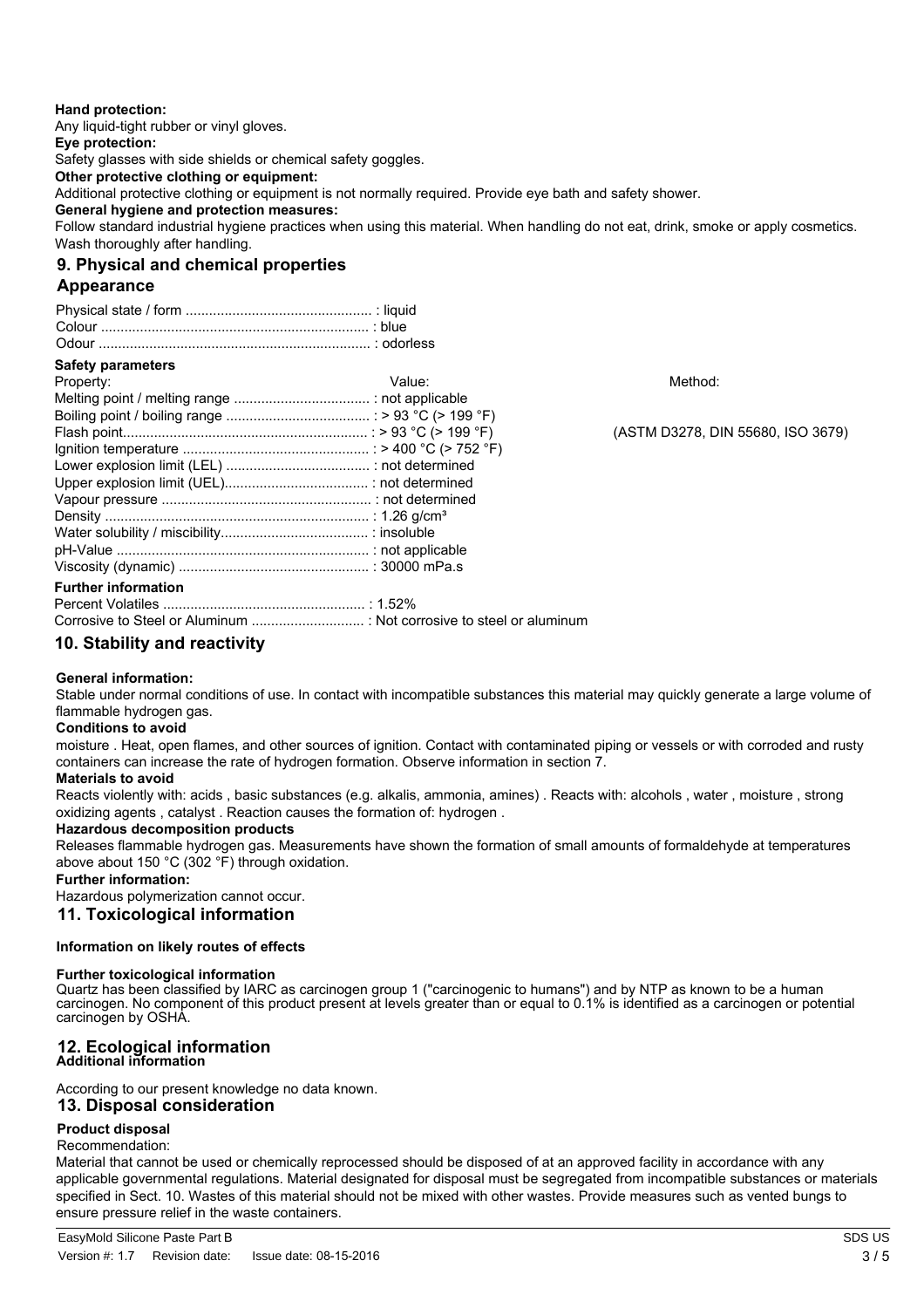## **Packaging disposal**

## Recommendation:

Containers may contain hazardous quantities of hydrogen gas. Uncleaned containers should not be reused to hold another material due to the potential for reaction between residual product and incompatible materials. Uncleaned packaging should be treated with the same precautions as the material. Containers should be completely emptied before recycling as specified in government regulations.

# **14. Transport information**

**DOT** Not regulated as dangerous goods.

#### **IATA**

Not regulated as dangerous goods.

#### **IMDG**

Not regulated as dangerous goods.

#### Not applicable. Annex II of MARPOL 73/78 and **Transport in bulk according to the IBC Code**

# **15. Regulatory information**

## **US federal regulations**

## **U.S. Federal regulations**

#### **TSCA inventory status and TSCA information:**

This material or its components are listed on or are in compliance with the requirements of the TSCA Chemical Substance Inventory. **CERCLA Regulated Chemicals:**

This material does not contain any CERCLA regulated chemicals.

#### **SARA 302 EHS Chemicals:**

This material does not contain any SARA extremely hazardous substances.

**SARA 311/312 Hazard Class:**

This product does not present any SARA 311/312 hazards.

# **SARA 313 Chemicals:**

This material does not contain any SARA 313 chemicals above de minimus levels.

**HAPS (Hazardous Air Pollutants):**

This material does not contain any hazardous air pollutants.

# **U.S. State regulations**

#### **California Proposition 65 Carcinogens:** 13463-67-7 Titanium dioxide

14808-60-7 Quartz

**Important:** California Proposition 65 chemical list includes "Titanium dioxide and Quartz" (Silica) in "airborne or unbound" particles of respirable size. Although Titanium dioxide and Quartz (Silica) are used within this product, they are "inextricably bound" within the matrix and therefore cannot become airborne or ingested.

#### **California Proposition 65 Reproductive Toxins:**

This material does not contain any chemicals known to the State of California to cause reproductive effects.

# **Massachusetts Substance List:**

14808-60-7 Quartz

**New Jersey Right-to-Know Hazardous Substance List:** 14808-60-7 Quartz **Pennsylvania Right-to-Know Hazardous Substance List:** 14808-60-7 Quartz **Canadian regulations** This product has been classified in accordance with the Hazard criteria of the CPR and the SDS contains all the information required by the CPR. **WHMIS Hazard Classes:** None. **DSL Status:** This material or its components are listed on the Canadian Domestic Substances List. **Details of international registration status** Relevant information about individual substance inventories, where available, is given below.

**United States of America (USA) .................. :** TSCA (Toxic Substance Control Act Chemical Substance Inventory):

This product is listed in, or complies with, the substance inventory.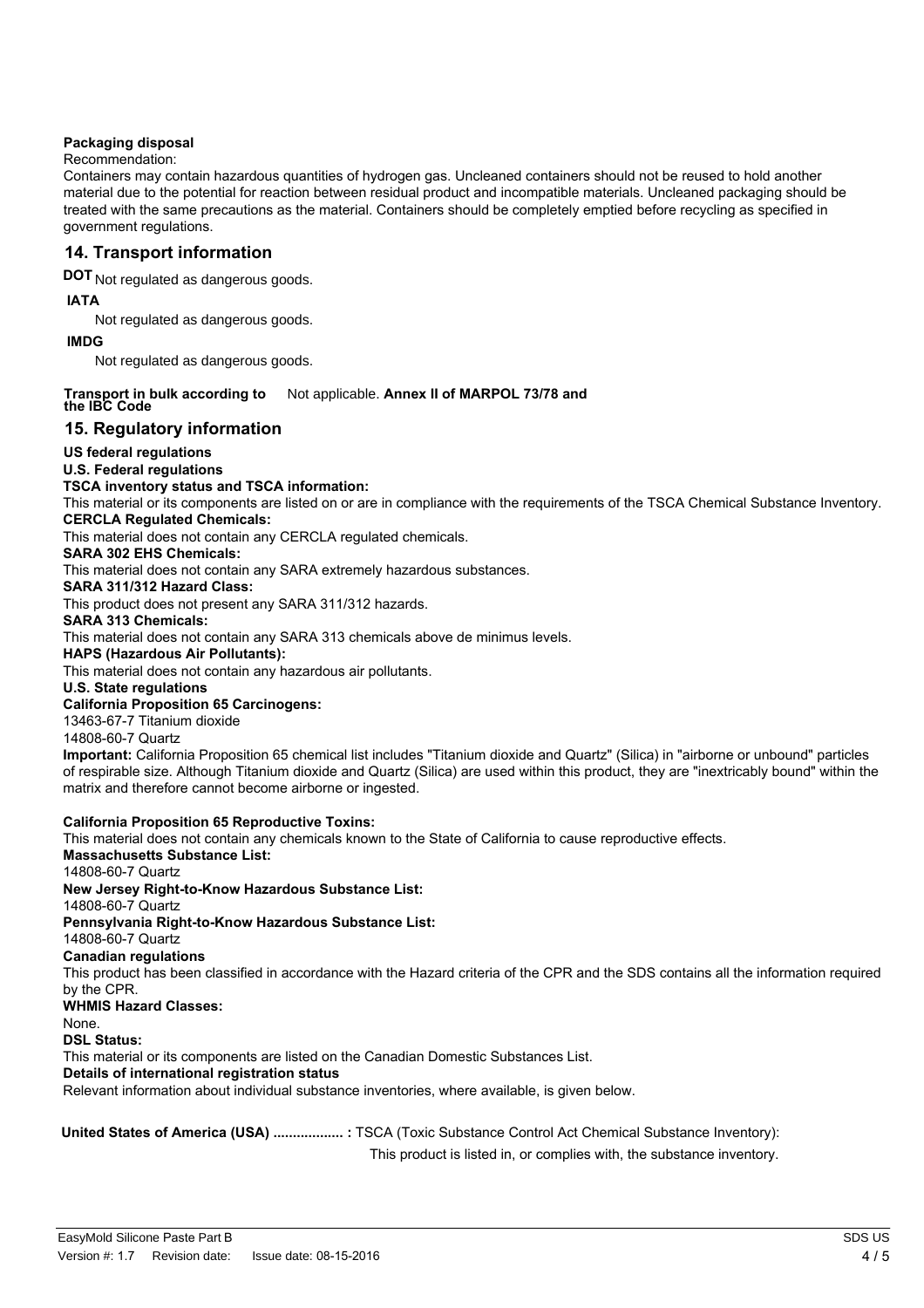|                                                                       | :DSL (Domestic Substance List):                                                         |
|-----------------------------------------------------------------------|-----------------------------------------------------------------------------------------|
|                                                                       | This product is listed in, or complies with, the substance inventory.                   |
|                                                                       | :AICS (Australian Inventory of Chemical Substances):                                    |
|                                                                       | This product is listed in, or complies with, the substance inventory.                   |
|                                                                       | :IECSC (Inventory of Existing Chemical Substances in China):                            |
|                                                                       | This product is listed in, or complies with, the substance inventory.                   |
| South Korea (Republic of Korea)  : ECL (Existing Chemicals List):     |                                                                                         |
|                                                                       | This product is listed in, or complies with, the substance inventory.                   |
|                                                                       | :ENCS (Handbook of Existing and New Chemical Substances):                               |
|                                                                       | This product is listed in, or complies with, the substance inventory.                   |
|                                                                       | : PICCS (Philippine Inventory of Chemicals and Chemical Substances):                    |
|                                                                       | This product is listed in, or complies with, the substance inventory.                   |
| European Economic Area (EEA)  : REACH (Regulation (EC) No 1907/2006): |                                                                                         |
|                                                                       | General note: the registration obligations for substances imported into the EEA or      |
|                                                                       | manufactured within the EEA by the supplier mentioned in section 1 are fulfilled by     |
|                                                                       | the said supplier. The registration obligations for substances imported into the EEA by |
|                                                                       | customers or other downstream users must be fulfilled by the latter.                    |

# **16. Other information**

## **Additional information:**

This Safety Data Sheet (SDS) meets the requirements of the Federal OSHA Hazard Communication Standard (29 CFR 1910.1200). This product has been classified according to the hazard criteria of the Controlled Products Regulations (CPR) and the SDS contains all of the information required by the CPR. This information relates to the specific material designated and may not be valid for such material used in combination with any other materials or in any process. Such information is to the best of our knowledge and belief accurate and reliable as of the date compiled. However, no representation, warranty or guarantee expressed or implied, is made as to its accuracy, reliability or completeness. It is the user's responsibility to satisfy himself as to the suitability and completeness of such information for his own particular use. We do not accept liability for any loss or damage that may occur from the use of this information. Nothing herein shall be construed as a recommendation for uses which infringe valid patents or as extending a license under valid patents. This SDS provides selected regulatory information on this product, including its components. This is not intended to include all regulations. It is the responsibility of the user to know and comply with all applicable rules, regulations and laws relating to the product being used.

Vertical lines in the left-hand margin indicate changes compared with the previous version.

#### **Glossary of Terms:**

ACGIH - American Conference of Governmental Industrial Hygienists DOT - Department of Transportation hPa - Hectopascals mPa\*s - Milli Pascal-Seconds OSHA - Occupational Safety and Health Administration PEL - Permissible Exposure Limit ppm - Parts per Million SARA - Superfund Amendments and Reauthorization Act STEL - Short Term Exposure Limit TSCA - Toxic Substances Control Act TWA - Time Weighted Average WHMIS - Canadian Workplace Hazardous Materials Identification System

#### **Flash point determination methods ........................................**

| Common name |  |
|-------------|--|
|             |  |
|             |  |
|             |  |
|             |  |
|             |  |
|             |  |

#### **Conversion table:**

Pressure: .................... :1 hPa \* 0.75 = 1 mm Hg = 1 torr; 1 bar = 1000 hPa Viscosity: .................... : 1 mPa\*s = 1 centipoise (cP)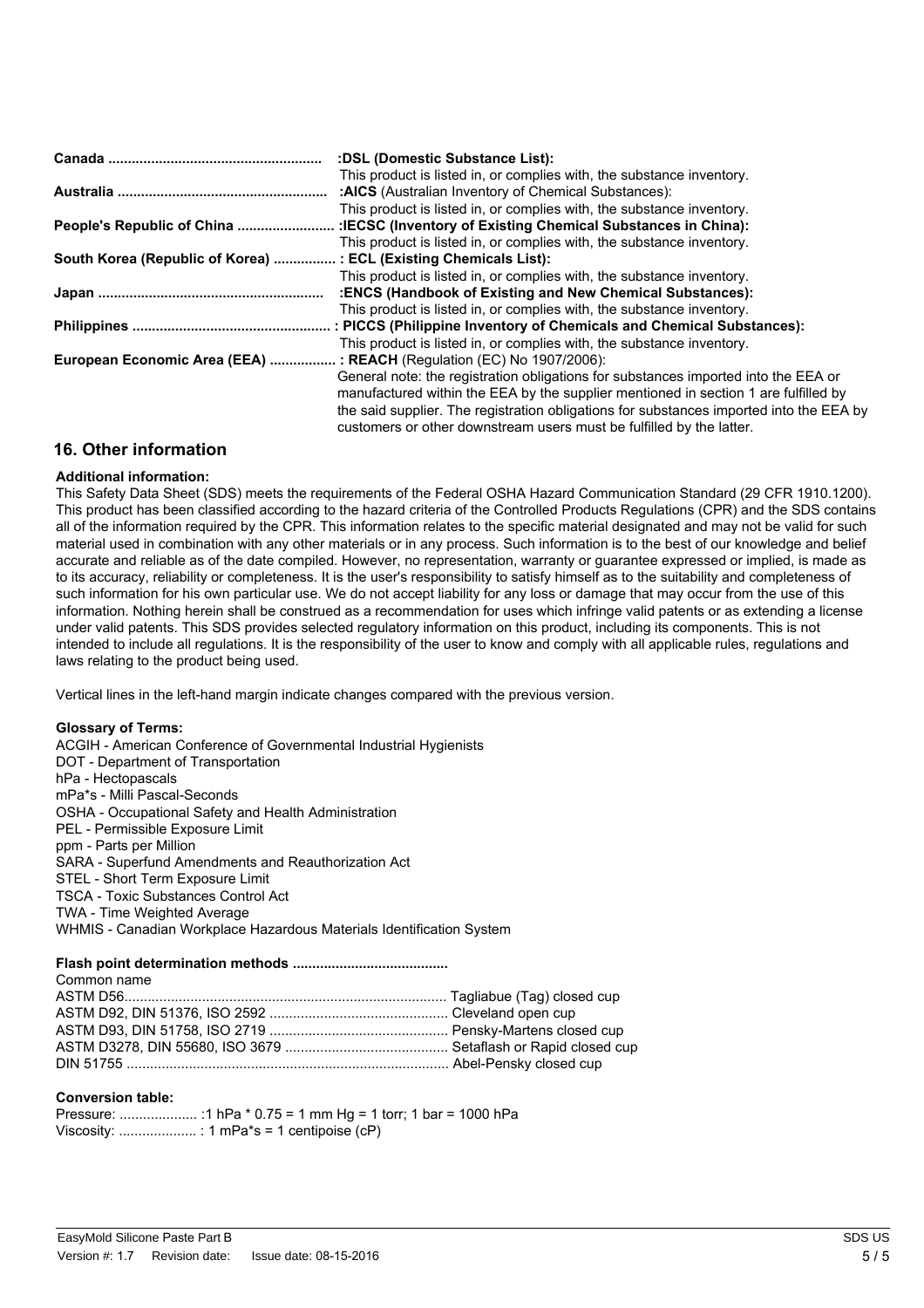# **SAFETY DATA SHEET**

# **1. Identification Product identifier**

## **EasyMold Silicone Paste Part A (RTV)**

| Other means of identification |                                                            |
|-------------------------------|------------------------------------------------------------|
| <b>SDS number</b>             | 33800, 33805, 33810<br>Food grade Silicone for mold making |
| <b>Product code</b>           | None known.                                                |
| Recommended use               |                                                            |

**Recommended restrictions**

## **Manufacturer/Importer/Supplier/Distributor information**

| Company name                  | Environmental Technology, Inc. |              |
|-------------------------------|--------------------------------|--------------|
| <b>Address</b>                | 300 S. Bay Depot Road          |              |
|                               | Fields Landing                 |              |
|                               | CA 95537                       |              |
| <b>Telephone</b>              | Telephone number               | 707-443-9323 |
| E-mail                        | mail@eti-usa.com               |              |
| <b>Contact person</b>         | <b>Technical Director</b>      |              |
| <b>Emergency phone number</b> | <b>CHEMTREC</b>                | 800-424-9300 |

# **2. Hazard(s) identification**

| <b>Physical hazards</b>                             | Not classified.                                                                                                                                                                                                                                             |
|-----------------------------------------------------|-------------------------------------------------------------------------------------------------------------------------------------------------------------------------------------------------------------------------------------------------------------|
| <b>Health hazards</b>                               | Not classified.                                                                                                                                                                                                                                             |
| <b>OSHA defined hazards</b>                         | Not classified.                                                                                                                                                                                                                                             |
| No hazards resulting from the material as supplied. |                                                                                                                                                                                                                                                             |
| Label elements                                      |                                                                                                                                                                                                                                                             |
| Hazard symbol                                       | None.                                                                                                                                                                                                                                                       |
| Signal word                                         | None.                                                                                                                                                                                                                                                       |
| <b>Hazard statement</b>                             | The mixture does not meet the criteria for classification. Under supplemented information, this<br>product has been assessed and found not hazardous. Although there are differences - if not<br>hazardous under CPSC, it is also not hazardous under OSHA. |
| <b>Precautionary statement</b>                      |                                                                                                                                                                                                                                                             |
| <b>Prevention</b>                                   | Observe good industrial hygiene practices.                                                                                                                                                                                                                  |
| <b>Response</b>                                     | Wash hands after handling.                                                                                                                                                                                                                                  |
| <b>Storage</b>                                      | Store away from incompatible materials.                                                                                                                                                                                                                     |
| <b>Disposal</b>                                     | Dispose of waste and residues in accordance with local authority requirements.                                                                                                                                                                              |
| Hazard(s) not otherwise<br>classified (HNOC)        | None known.                                                                                                                                                                                                                                                 |
| <b>Supplemental information</b>                     | Not applicable.                                                                                                                                                                                                                                             |

# **3. Composition/information on ingredients**

# **Mixtures**

Polydimethylsiloxane with vinyl groups and auxiliary.

#### **Information on ingredients:**

Quartz: This component does not impact the product's hazard classification. Due to the product's physical properties, particulate inhalation exposure is not possible.

Substances listed in the Subsections "HAPS" and "California Proposition 65 Carcinogens / Reproductive Toxins" that are not listed in this section are only present at quantities below 0.1% for California Proposition 65 listed toxins or below 1% for non-carcinogenic HAPS or they are inextricably bound in the product.

# **4. First-aid measures**

| <b>Inhalation</b>   | No special treatment is required.                                                                |
|---------------------|--------------------------------------------------------------------------------------------------|
| <b>Skin contact</b> | Wash off with soap and water. Get medical attention if irritation develops and persists.         |
| Eye contact         | Flush eyes with water for 15 minutes. Get medical attention if irritation develops and persists. |
| Ingestion           | No special treatment is required.                                                                |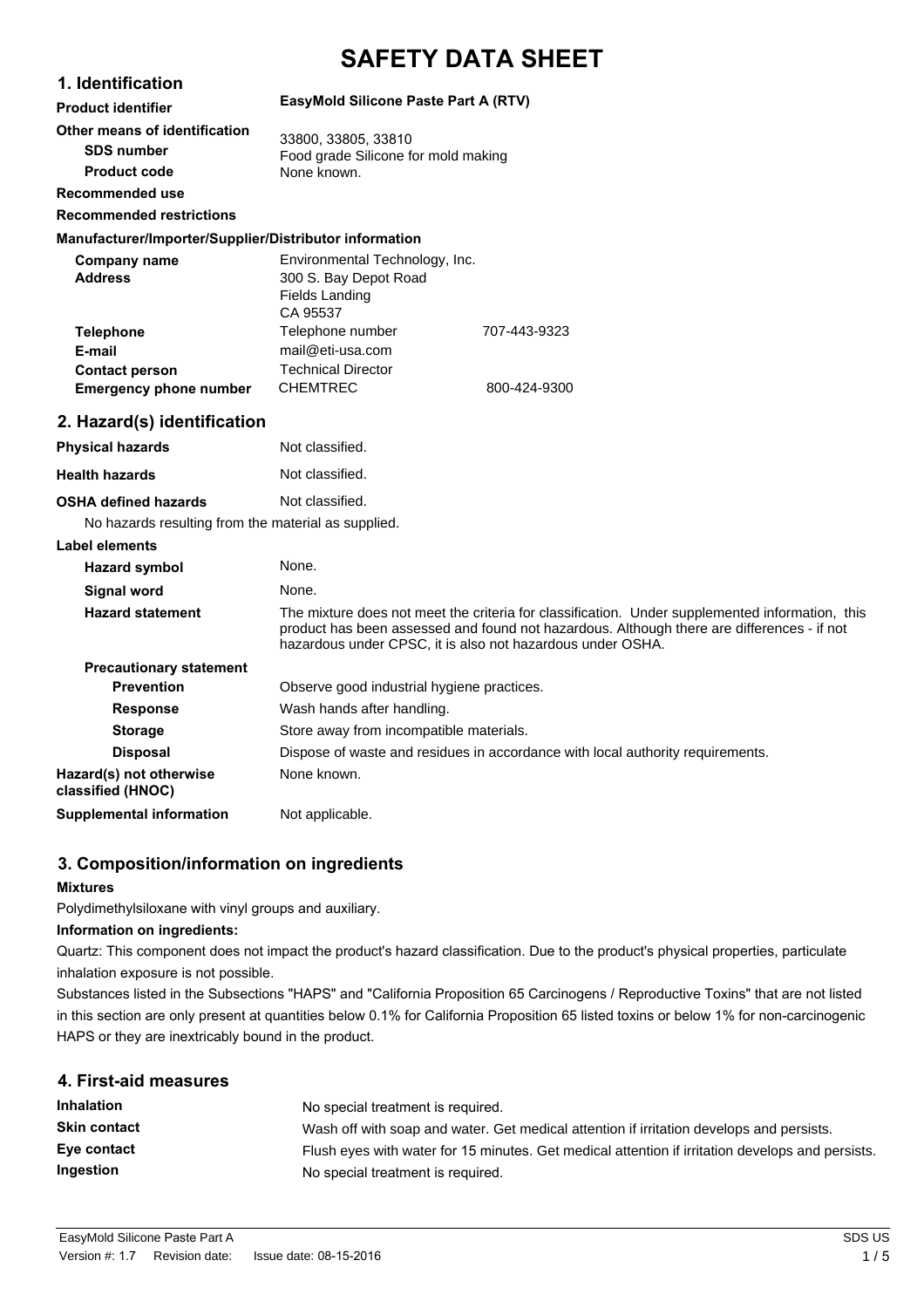Treat symptomatically.

Ensure that medical personnel are aware of the material(s) involved, and take precautions to protect themselves.

# **5. Fire-fighting measures**

#### **Flammable properties:**

**General information**

| Property: | Value: | Method: |
|-----------|--------|---------|
|           |        | (ASTM I |
|           |        |         |
|           |        |         |
|           |        |         |
|           |        |         |

 $(ASTM D3278, DIN 55680, ISO 3679)$ 

#### **Fire and explosion hazards:**

This material will burn with a lazy smoldering flame. This material does not present any unusual fire or explosion hazards. **Recommended extinguishing media:**

AFFF alcohol compatible foam. Carbon dioxide. Dry chemical. Water - Use Fine Spray or Fog. Water may be used to cool tanks and structures adjacent to the fire.

#### **Unsuitable extinguishing media:** None.

Special exposure hazards arising from the substance or preparation itself, combustion products, resulting gases Hazardous decomposition products: carbon dioxide , carbon monoxide , formaldehyde , silicon dioxide and incompletely burnt hydrocarbons .

# **Fire fighting procedures:**

Full turn-out gear and Self Contained Breathing Apparatus (SCBA) should be worn when fighting large fires.

## **6. Accidental release measures**

| <b>Precautions:</b>                                                                                                              | Secure the area. Obtain appropriate PPE, supplies, and equipment prior to attempting any<br>response.                                                                                              |  |
|----------------------------------------------------------------------------------------------------------------------------------|----------------------------------------------------------------------------------------------------------------------------------------------------------------------------------------------------|--|
| <b>HAZWOPER PPE Level: D</b><br><b>Containment:</b>                                                                              | No special measures required.                                                                                                                                                                      |  |
|                                                                                                                                  | Spills of material which could reach surface waters must be reported to the United States Coast<br>Guard National Response Center's toll free phone number (800) 424-8802.                         |  |
| Methods for cleaning up:                                                                                                         | Scoop up large quantities after dusting surfaces with sand or Fuller's earth to prevent sticking.<br>Sweep or scrape up the spilled material and place in an appropriate chemical waste container. |  |
| 7. Handling and storage<br><b>Handling</b>                                                                                       | Precautions for safe handling:<br>Avoid contact with eyes, skin and clothing. Keep container closed when not in use. Wash<br>thoroughly after handling.                                            |  |
|                                                                                                                                  | Precautions against fire and explosion:<br>No special precautions against fire and explosion required.                                                                                             |  |
| <b>Storage</b>                                                                                                                   | Conditions for storage rooms and vessels:<br>Store in a dry and sheltered place.                                                                                                                   |  |
|                                                                                                                                  | Advice for storage of incompatible materials:<br>No restriction.                                                                                                                                   |  |
|                                                                                                                                  | Further information for storage:<br>Store in a dry and cool place.                                                                                                                                 |  |
| 8. Exposure controls/personal protection<br><b>Engineering controls</b><br><b>Ventilation:</b><br>Use with adequate ventilation. |                                                                                                                                                                                                    |  |
| Local exhaust:<br>No special ventilation required.                                                                               |                                                                                                                                                                                                    |  |
| none known                                                                                                                       | Associate substances with specific control parameters such as limit values                                                                                                                         |  |

#### **Personal protection equipment (PPE) Respiratory protection:** Respiratory protection is not normally required.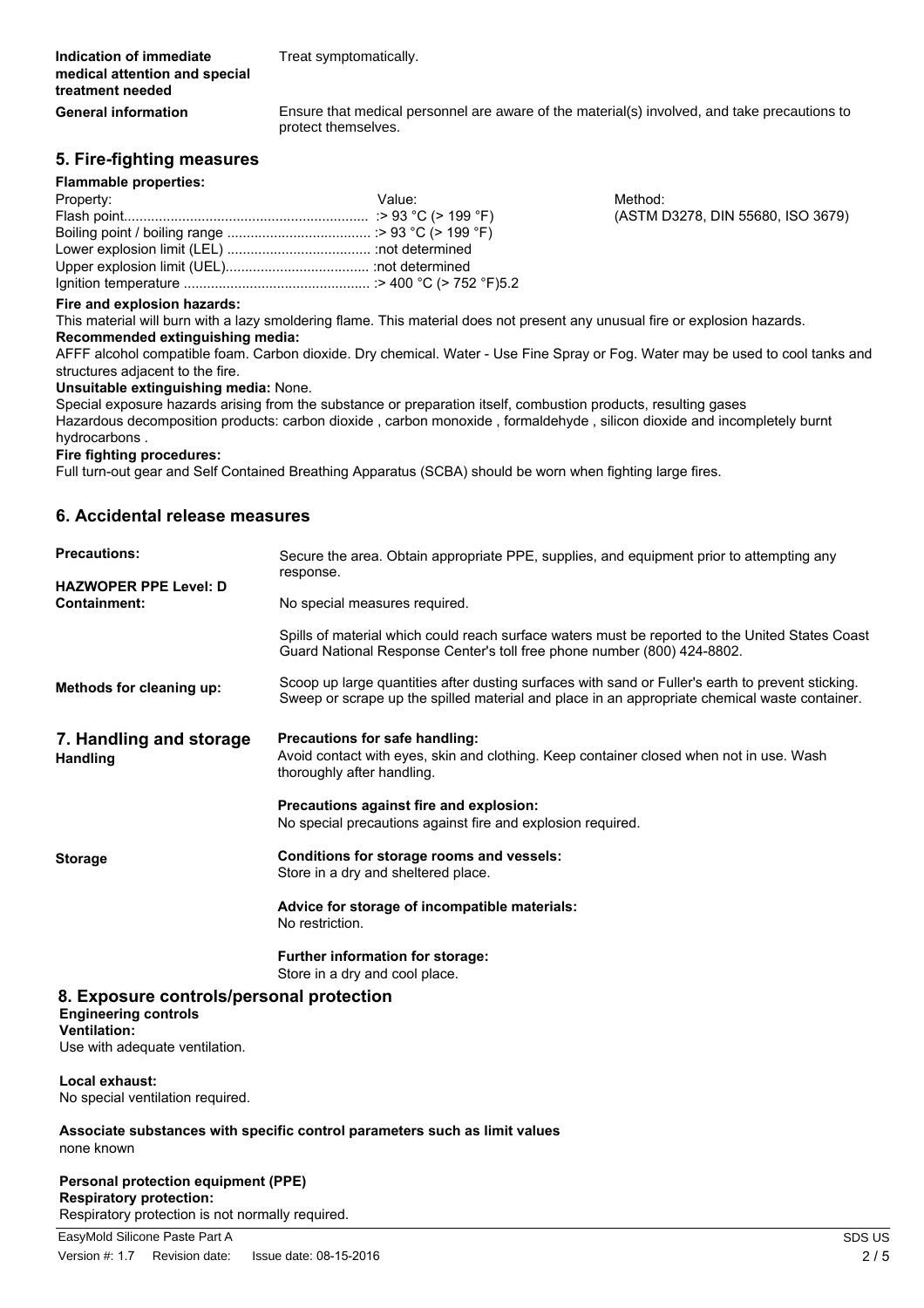#### **Hand protection:**

Any liquid-tight rubber or vinyl gloves. **Eye protection:** Safety glasses with side shields or chemical safety goggles. **Other protective clothing or equipment:** Additional protective clothing or equipment is not normally required. Provide eye bath and safety shower. **General hygiene and protection measures:** Follow standard industrial hygiene practices when using this material. When handling do not eat, drink, smoke or apply cosmetics.

# **9. Physical and chemical properties**

Appearance

# **Safety parameters**

| Property: | Value: | Method:        |
|-----------|--------|----------------|
|           |        |                |
|           |        |                |
|           |        | (ASTM D3278, D |
|           |        |                |
|           |        |                |
|           |        |                |
|           |        |                |
|           |        |                |
|           |        |                |
|           |        |                |
|           |        |                |

(ASTM D3278, DIN 55680, ISO 3679)

# **10. Stability and reactivity**

#### **General information:**

Stable under normal conditions of use.

#### **Conditions to avoid**

Although this product is not expected to react with commonly used materials of construction and process equipment, it is advised that any rubber or plastic items such as hoses and gaskets be tested prior to large scale processing to ensure there is no degradation of performance or durability.

#### **Materials to avoid**

Relatively nonreactive. No significant reactivity with water.

#### **Hazardous decomposition products**

Measurements have shown the formation of small amounts of formaldehyde at temperatures above about 150 °C (302 °F) through oxidation.

# **Further information:**

Hazardous polymerization cannot occur.

# **11. Toxicological information**

#### **Information on likely routes of effects**

# **Further toxicological information**

Quartz has been classified by IARC as carcinogen group 1 ("carcinogenic to humans") and by NTP as known to be a human carcinogen. No component of this product present at levels greater than or equal to 0.1% is identified as a carcinogen or potential carcinogen by OSHA.

# **12. Ecological information**

# **Additional information**

According to our present knowledge no data known.

# **13. Disposal consideration**

# **Product disposal**

#### Recommendation:

Material that cannot be used or chemically reprocessed should be disposed of at an approved facility in accordance with any applicable governmental regulations. State and local regulations may be more stringent than Federal regulations.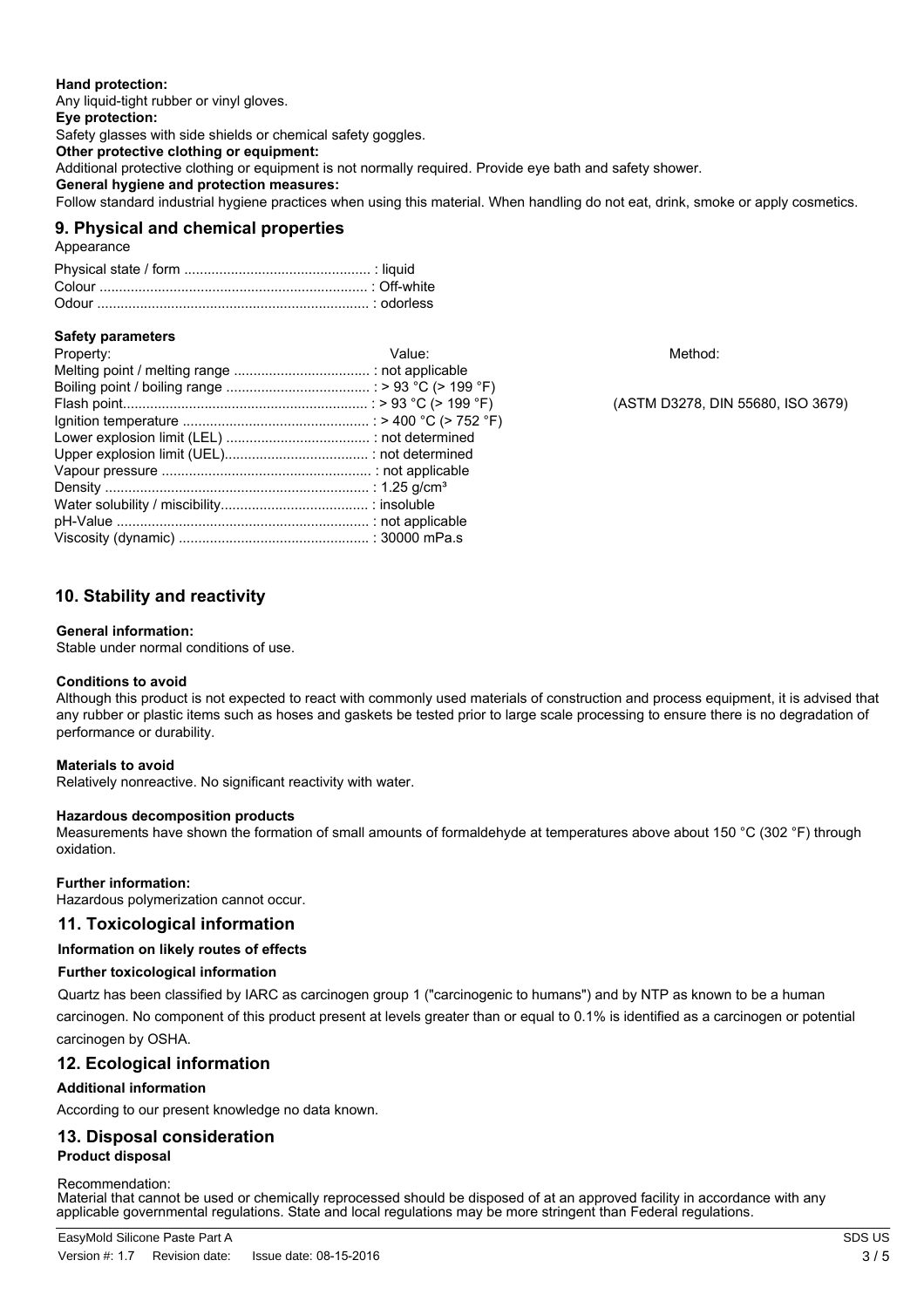## **Packaging disposal**

#### Recommendation:

Uncleaned containers should not be reused to hold another material due to the potential for reaction between residual product and incompatible materials. Uncleaned packaging should be treated with the same precautions as the material. After emptying contaminated containers may be cleansed and recycled.

# **14. Transport information**

# **DOT**

Not regulated as dangerous goods.

### **IATA**

Not regulated as dangerous goods.

## **IMDG**

Not regulated as dangerous goods.

#### Not applicable. Annex II of MARPOL 73/78 and **Transport in bulk according to the IBC Code**

# **15. Regulatory information**

# **U.S. Federal regulations**

# **TSCA inventory status and TSCA information:**

This material or its components are listed on or are in compliance with the requirements of the TSCA Chemical Substance Inventory.

## **CERCLA Regulated Chemicals:**

This material does not contain any CERCLA regulated chemicals.

## **SARA 302 EHS Chemicals:**

This material does not contain any SARA extremely hazardous substances.

## **SARA 311/312 Hazard Class:**

This product does not present any SARA 311/312 hazards.

## **SARA 313 Chemicals:**

This material does not contain any SARA 313 chemicals above minimum levels.

## **HAPS (Hazardous Air Pollutants):**

This material does not contain any hazardous air pollutants.

## **U.S. State regulations**

## **California Proposition 65 Carcinogens:**

13463-67-7 Titanium dioxide 14808-60-7 Quartz

**Important:** California Proposition 65 chemical list includes "Titanium dioxide and Quartz" (Silica) in "airborne or unbound" particles of respirable size. Although Titanium dioxide and Quartz (Silica) are used within this product, they are "inextricably bound" within the matrix and therefore cannot become airborne or ingested.

#### **California Proposition 65 Reproductive Toxins:**

This material does not contain any chemicals known to the State of California to cause reproductive effects.

#### **Massachusetts Substance List:** 14808-60-7 Quartz

**New Jersey Right-to-Know Hazardous Substance List:** 14808-60-7 Quartz

**Pennsylvania Right-to-Know Hazardous Substance List:** 14808-60-7 Quartz

#### **Canadian regulations**

This product has been classified in accordance with the Hazard criteria of the CPR and the SDS contains all the information required by the CPR.

# **WHMIS Hazard Classes:**

None.

#### **DSL Status:**

This material or its components are listed on the Canadian Domestic Substances List.

# **Details of international registration status**

Relevant information about individual substance inventories, where available, is given below.